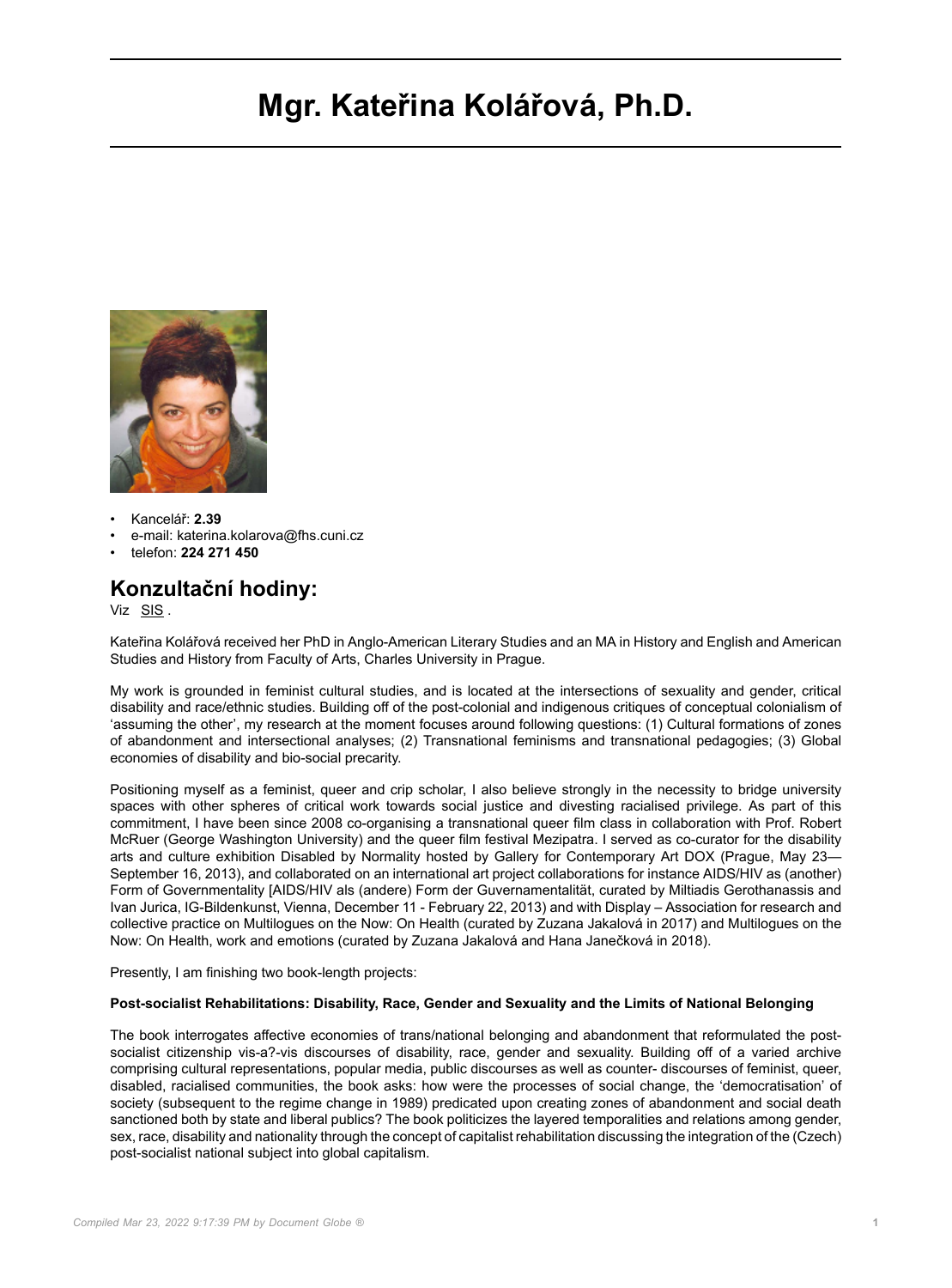#### **Biological Citizenship and Chronic Embodiments, the politics of HIV and AIDS in the Postsocialist Czech Republic**

This project builds off of my explorations of neoliberal governance of (non-normative/disabled/crip) sexualities through examining HIV and AIDS as sites of individual and collective identity formation, where 'imagined communities' become realised as 'imagined (biological, viral and sexual/ised) vulnerabilities'. I am also exploring the methodological and political valences crip theory could draw from the multilayered notion of insignificance (HIV and AIDS have never achieved a level of an epidemic in the Czech republic) and relative periphery (to the global HIV/AIDS crisis) to push the knowledge formations around HIV and AIDS. In particular, I am interested in the category of chronicity, its uses in the (local and transnational) biomedical knowledge and strategies crafted by HIV positive people (dis)identifying with/from the hegemonic knowledges of HIV/AIDS in articulations of 'positive identity'. To contextualise discourses of chronicity against the backdrop of transnational/global political economy of health with its racialised and gendered implications, I also explore the ways in which narratives of 'chronic positive life', or 'pozitude' relate to white supremacy and create zones of exclusion.

## **Further Publications:**

**'Crip Notes on the Idea of Development'**, co-authored with Katharina Wiedlack, Somatechnics 6.2. (2016): 125-141. [currently listed as one of the 'most read' on the Somatechnics website, http://www.euppublishing.com/doi/abs/10.3366/ soma.2016.0187]

The essay presents the global/transnational disability studies critiques of the concept of development. It offers a crip approach to urgent issues in development studies including, but not limited to, race, class, labour, capitalism, migration, gentrification, neo-liberalism and globality. It considers how development projects impact upon the bodies, lives, communities and cultures of those implicated by ideas, policies and practices of development. Questions about time, geo-politics and subjectivity are central to this discussion of crip theory of develipment.

**"Death by Choice, Life by Privilege: Biopolitical Circuits of Vitality and Debility in the Times of Empire."** Foucault and Government of Disability. Ed. Shelley Tremain. Ann Arbor: The University of Michigan Press (second and enlarged edition), 2015. 396-424

The text discusses the contemporary proliferation of cultural narratives of incapacitation (debility, dementia) as a sign of an acute cultural anxiety provoked by biological precarity. The text revisits the debates around end-of-life decisionmaking and 'assisted dying' (Sterbehilfe) that circulate together with images of biological precarity. The text then in turn contextualizes these debates within the broader geo-political context of Empire (Hardt and Negri 2000) to reveal how discourses of disability, incapacity, dementia motivate cultural narratives that offer affective release through fantasies of solutions and resolutions of these biological failings of the Global North. This chapter constitutes an inquiry into the ways in which biological precarity—as currently construed in relation to disability and debility in the global North— motivates and revitalizes ideologies of Empire and whiteness.

**"Grandpa lives in paradise now': Biological Precarity and Global Economy of Debility",** Feminist Review, Special issue on Debility and Frailty. Guest Editors: Sadie Wearing, Yasmin Gunaratnam and Irene Gedalof, 111.3. (2015): 75-87

Building off of my earlier research into end-of-life decision-making and biological precarity, this paper theorizes its relationships to discourses and practices of transnational economy of care. Discussing the European (in particular German) public discourse on dementia and Alzheimer's disease, the text reads media representations of dementia against those of Baan Kamlangchay, Thailand, a care home providing care for older people with dementia from the global North. Arguing that Baan Kamlangchay represents one concrete example of emerging circuits of transnational care/ reproductive labour, the text discusses the power dynamics in the relationships between the racialised and gendered care workers and (white) disabled residents. It further situates the care practices against larger historical context of transnational knowledges of disability and global economy, and theorises the interrelations between disability and wider global bio-political inequalities.

**"The Inarticulate Post-Socialist Crip. On the Cruel Optimism of Neoliberal Transformations in the Czech Republic"** Cripistemologies. Special Issue of The Journal of Literary & Cultural Disability Studies (JLCDS), Guest Editors: Merri Lisa Johnson and Robert McRuer. 8.3(2014):263-280;

The essay was chosen for reprint in Culture - Theory - Disability: Encounters Between Disability Studies and Cultural Studies (Disability Studies: Body - Power - Difference), Moritz Ingwersen, Anne Waldschmidt, Eds. Transcript Verlag, 2017; and is being translated into German to appear in Maria Mesner, Sushila Mesquita (eds.) Eine emotionale Geschichte: Geschlecht im Zentrum der Politik der Affekte, (Zaglossus Verlag, Wien 2017).

The article discusses the ways in which disability semantics and ideological structures of compulsory health and able-bodiedness served to fuel the optimism of the first post-revolutionary years in post-socialist Czechoslovakia. It offers conceptualisations of 'capitalist rehabilitation'—a structure of feeling, a moral discourse framing the process of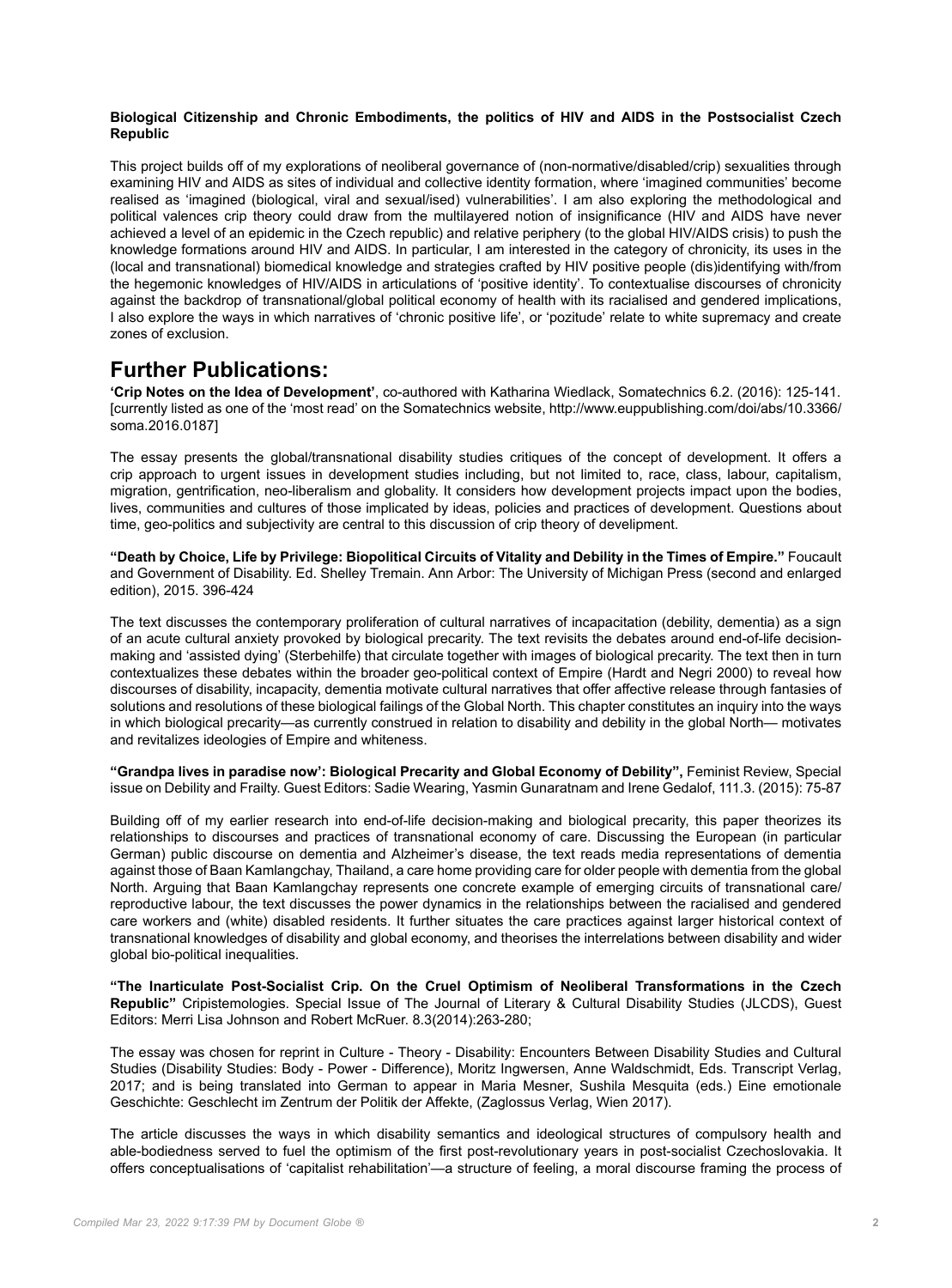'rehabilitation' of a formerly socialist state and allowed its ideological 'enfoldings' back to the European future. It reveals the ways in which the possibility of critical disability (crip) epistemologies were foreclosed by formations of affective citizenship. To speak to this inaccessibility of critical disability epistemologies, I coin the term 'inarticulate crip'.

Czech translation (shortened and edited) available here: http://artalk.cz/2018/06/25/neartikulovatelne-postsocialistickecrip-vize/

**Alterity—Disability—Critique: The Disability Theory Reader [Jinakost - postižení - kritika: společenské konstrukty nezpůsobilosti a hendikepu: Antologie textů z oboru disability studies]**, Praha: Sociological Publishing (SLON), 2013. 581 pgs.

[reviews in Gender and Research; Lidové noviny; Týdeník A2 and on several national radio shows]

This anthology brings together canonical essays that articulate the theoretical, conceptual and methodological positions of disability studies. As the first ever collection of disability theory in Czech, the book is widely cited and contributes crucially to the foundation of the field in the Czech academia. Further import of the book lies in its disciplinary diversity, breadth of presented positions and perspectives and cultural contexts and its potential for the classroom. The book is widely referenced and used in classrooms across a variety of disciplinary settings (from cultural studies, cultural anthropology to sociology) and levels of higher education.

# **GRANTS AND AWARDS**

2018–2020: **Humboldt Research Fellowships for experienced researchers**

(under review) with project: "Post-socialist Rehabilitations: Disability, Race, Gender and Sexuality and the Limits of National Belonging"

May-July 2018: **DAAD Research Fellowship at Humboldt-Universität zu Berlin**, Zentrum für transdisziplinäre Geschlechterstudien and Universität Potsdam. Project: HIV/AIDS: Chronic Embodiments and Biological Citizenship in the Postsocialist Czech Republic.

2017–2019: **(Post-)socialist modernity and social and cultural politics of disability and disablement; international research grant jointly awarded by Deutsche Forschungsgemeinschaft (DFG) and Czech Science Foundation (GAČR)**; principal applicant and researcher, leader of the Czech research team

2017–2019: **"Imagining the "other": Collective representations and the politics of social exclusion** ( VS 260 468); member of the research team and a mentor to students, internal-grant awarded by Charles University

2013–2015: **Biological citizenship: forms of governance and resistance tobiomedical knowledge in the Czech Republic**; research grant awarded by Czech Science Foundation (GAČR 13-18411S), principal applicant and researcher, leader of research team

2013: **De-colonising Disability Theory; international cooperation between Department of Gender Studies, Charles University and Gender Research Office, Universität Wien**; awarded by Aktion: The Czech-Austrian fund; principal applicant

2009–2011: **Cultural Representations of Disability and its Transformations; research grant awarded by Grant Agency of Czech Academy of Science** (KJB 908080902); principal applicant and researcher

2009–2011: **Transformation of Gender Culture in Czech Society, 1948-89**; research grant awarded by Czech Science Foundation; research team member

January–December 2011: **Gender as a tool of interdisciplinary Analysis**; member of the research team, internalgrant awarded by School of Humanities, Charles University

January–December 2010: **Disability and Bodily Difference in Interdisciplinary Perspective: internal-grant awarded by School of Humanities**; member of the research team and tutor of students' participation

## **FELLOWSHIPS AND VISITING POSITIONS**

**July 2010–present**: Affiliation with Bodies of Work, University of Illinois at Chicago

**April 2015**: Visiting Lecturer, Linköping University, Sweden

**WS 2014**: Visiting Scholar, Gender and Women's Studies Department, University of Illinois at Chicago

**May 2014**: Visiting Lecturer, research stay co-sponsored by GEXcel (Center of Gender Excellence), Linköping University, Sweden